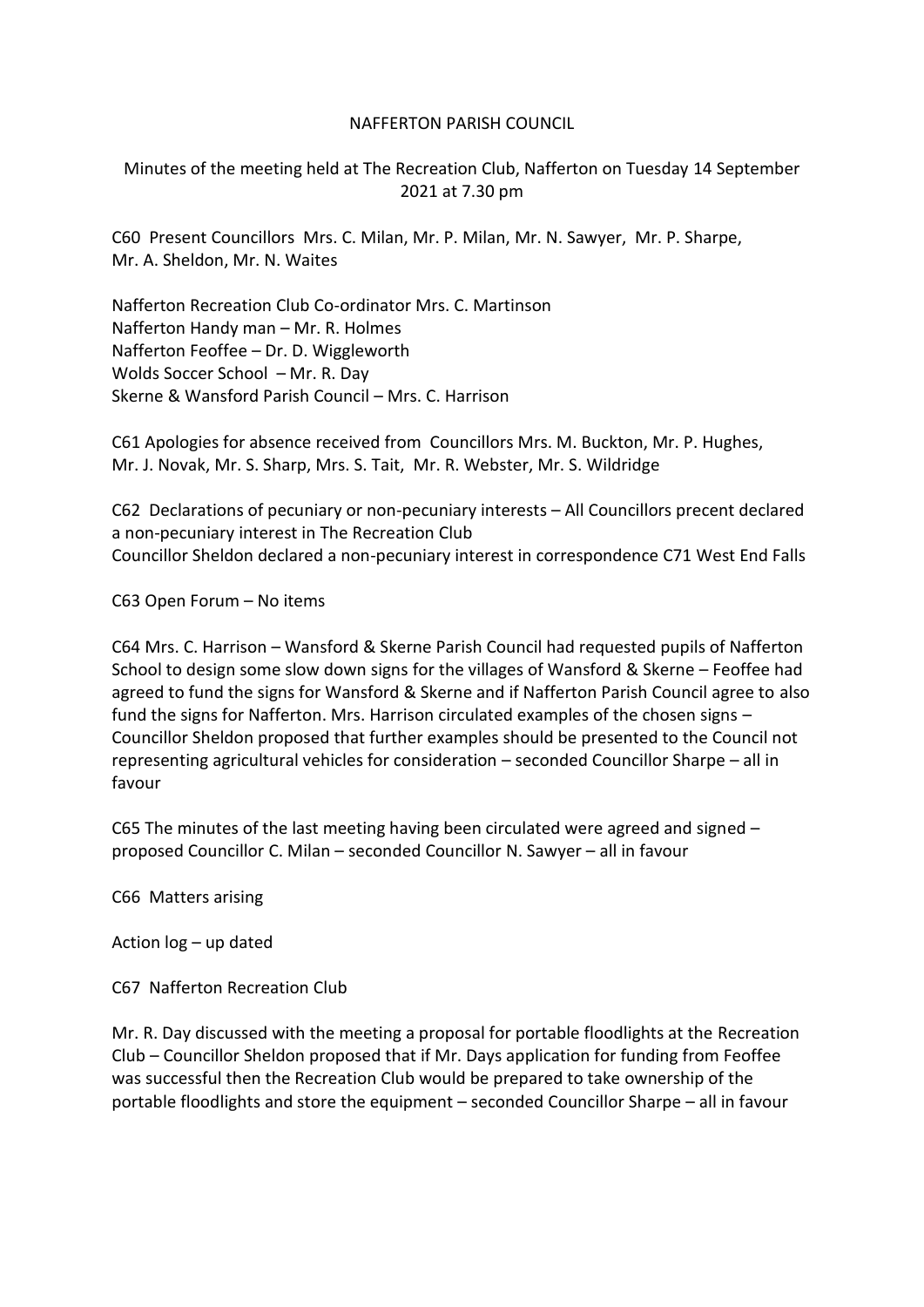### The Clubhouse

Tree at rear of Clubhouse had been removed

Councillor Waites – internet connection for The Clubhouse – Councillor Sheldon proposed Councillor Waites arrange for the internet connection – seconded Councillor Sawyer – all in favour

------------

Card Machine – Councillor Waites and Mrs. Martinson to arrange

The renovation of the Clubhouse on going

The acustic equipment has been ordered Repairs had been required to a door in Under 5's

Scarecrow Festival – successful Event

Mrs. Martinson outlined forthcoming events at The Recreation Club:

18.9.21 Beer Festival – Mrs. Martinson outlined preparations for the event

Application from Nafferton Bowls Club for winter maintenance to the Bowls Green – Councillor Sharpe proposed the quote of £466.60 plus VAT should be accepted and agreed – seconded Councillor Waites – all in favour

**Accounts** 

Dr. J. Plumbing – in dispute – painting of Clubhouse – Councillor Sheldon proposed a payment of £125 – seconded Councillor C. Milan – all in favour – Councillor Sheldon to liaise with Mrs. C. Martinson on the response

Online payments agreed 14.9.21

15.9.21 (11.56) Wilko/St. Johns Ambulance - £86.00 Quickline - £101.96 Eling Ltd - £56.26 H. Kitching & Sons Ltd - £14.40

Direct debits:

19.8.21 Npower - £459.34 20.9.21 BATA - £52.90

2131 – R. Holmes - £237.60 2132 – Thompsons Decorators - £984.00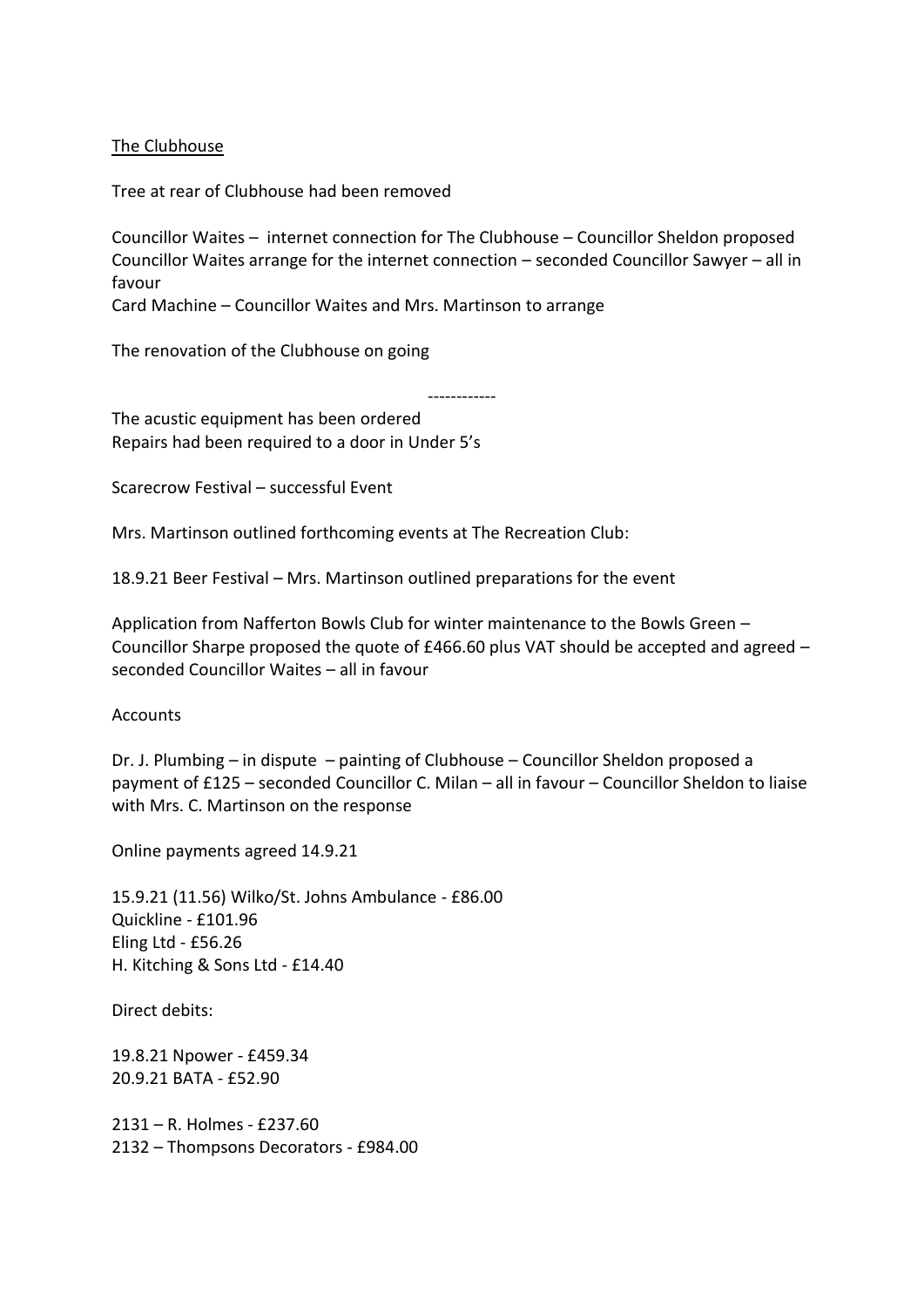C68 The Mere – YW called out to monitor the flow into the Mere Mere maintenance – limited maintenance only required this autumn – a bush needs removing (Councillor Sharpe) Email Mr. Smith re the barrier at the Mere

C69 Flooding/Drainage Report – heaving rain had resulted in flooding on Nethergate and Back Carr Lane – Clerk to contact Councillor Dewhirst for a site meeting

## C70 Planning

21/02294/VAR – Variation of condition 14 (approved plans) of permission 18/03678/PLF (Erection of 34 dwellings with associated garages, access and works) to allow amendment of house type to plots 11 & 12 – land to the south of 39 West End Falls, Nafferton – we have no observations to make on this application

21/02552/PLF – Construction of pitched roof with dormers over existing detached pool building – Wold Croft, Wold Road, Nafferton – we have no observations to make on this application

21/2701/PLF – Internal and external alterations to provide disabled access, platform lift and WC and installation of roof mounted solar panels (revised scheme of 17/03599/PLF) – Nafferton Methodist Church, High Street, Nafferton – we have no observations to make on this application

21/02760/PLF – Demolition of a double garage, creation of new door opening to rear, installation of window following alteration to existing door and new window to match existing on east elevation and associated works – 19 Middle Street, Nafferton – we have no observation to make on this application

21/02860/PLF – Change of use from agricultural field to a dog exercise paddock and construction of parking area – land south of East Leas, Pockthorpe – we have no observations to make on this application

#### Tree application:

21/03202/TPO – Nether Hall, Nethergate, Nafferton – 1985 – Crown lift 3 sycamore trees and 1 lime tree to 7m to give eve, balanced crowns allowing more light into the garden of West Beck Cottage – we have no observations to make on this application

# C71 Correspondence

Mr. M. Tait – Parking of vehicles on Westend Falls – forward to ERYC and Ward Councillor